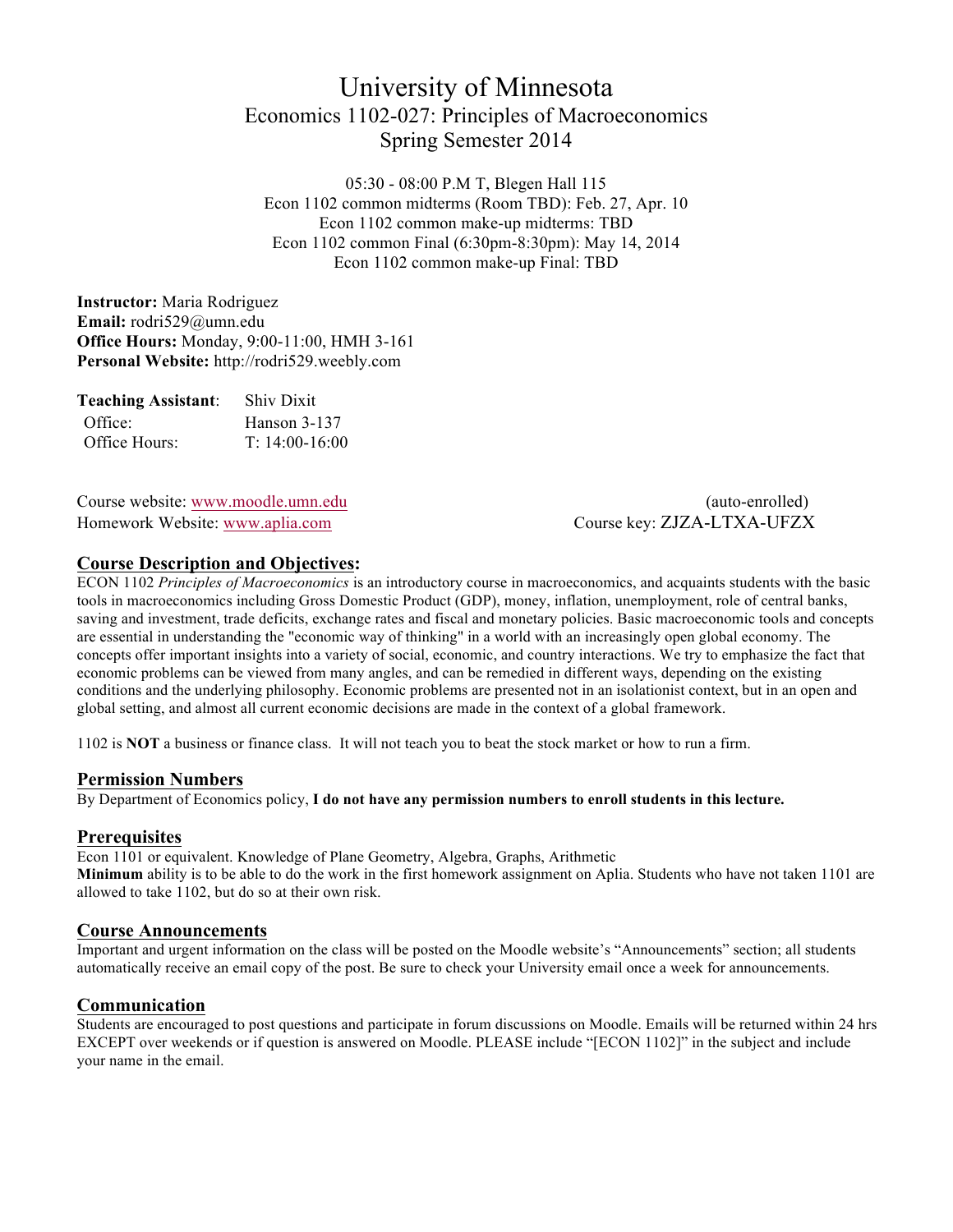# **Administrative Details, cont.**

# **Text**

The textbook for this course is Mankiw, *Principles of Macroeconomic (University of Minnesota Edition), 6th ed*. ISBN: 978-1- 1331-6024-3, and is available for purchase from the university bookstore. This includes your access key for Aplia and a paper copy of the textbook. Due to the bookstore's discount, this option is cheaper than purchasing an access key directly from Aplia, so it is highly recommended that you buy a copy at the bookstore.

We will be unable to cover the book in its entirety, and I will not be following the order of the chapters. I may deviate from the material in the book if I deem it instructive. You will only be responsible for material that we cover in lecture, recitation and homework assignments. There are lecture outlines available for download at the course website, but **lecture notes are NOT posted.** In other words, **class attendance is mandatory**. If students can demonstrate that they have read through the textbook material for the class (at a minimum: filling in definitions indicated on the lecture outlines) the lecture notes written in class will be available for student reference during instructor office hours.

# **Aplia**

In addition to enrolling on onestop, all students **MUST** have an Aplia account for this course. All course assignments will be posted and must be submitted through Aplia. **Note: Each Data Analysis assignment involves a PDF guide available on Moodle.** The access key comes bundled with your purchase of the textbook at the bookstore. You DO NOT get the access key when you purchase the textbook online. You can access this course on Aplia without an access key until the end of the day on February 10, 2013**.**

**To access the Aplia course website for the first time:** Connect to http://www.aplia.com, then click on the "New Student" link and enter the Course Key provided on the first page. Follow the instructions to complete your registration.

## **Moodle**

We will also use Moodle 2.4 (https://ay13.moodle.umn.edu). Make sure to log in on Moodle 2.4 in order to find the course. The course website there will contain lecture outlines, recitation outlines, solutions to the "additional practice problems" from recitation, and forums where you can ask questions about assignments and practice problems. You are automatically subscribed to receive email notifications when students post to the forums. You are free to unsubscribe from email notifications from any forum except "Announcements." Slides will NOT be available on Moodle, as students are more likely to absorb and think about the material when they have to write it down.

**To access the Moodle course website:** Connect to https://ay13.moodle.umn.edu, then log in with your university Internet ID. If you are registered in OneStop then you should see a link to the course website.

# **Disabilities**

Students with disabilities must be registered with Disability Services. Contact http://ds.umn.edu/

The Department of Economics, in conjunction with Disability Services, will make appropriate accommodations for students with disabilities. Specifically, exams will be administered by Disability Services to meet student needs. Please contact the instructor as soon as possible if you need accommodation.

### **Academic Dishonesty**

All work submitted must be that of the student. Excepting only the students' ingenuity, lecture and recitation notes, and the text listed above on the syllabus, all other sources information used to solve an assignment must be **cited**. Also included as academic dishonesty by the student code of conduct is submission of false records of academic achievement; cheating on assignments or examinations; plagiarizing; altering, forging, or misusing a University academic record; taking, acquiring, or using test materials without faculty permission; and acting alone or in cooperation with another to enhance a grade.

Cooperation among students on homework is allowed and encouraged, however each student must submit their own assignment. Identical or essentially similar works will receive, at the minimum, a grade of zero, though stronger action may be taken.

The **MINIMUM** penalty for academic dishonesty is a grade of 0 for the assignment. If the offense occurs on a final or midterm, a grade of F or N will be issued. Other penalties may include a complaint to the Office of Academic Integrity and Student Judicial Affairs.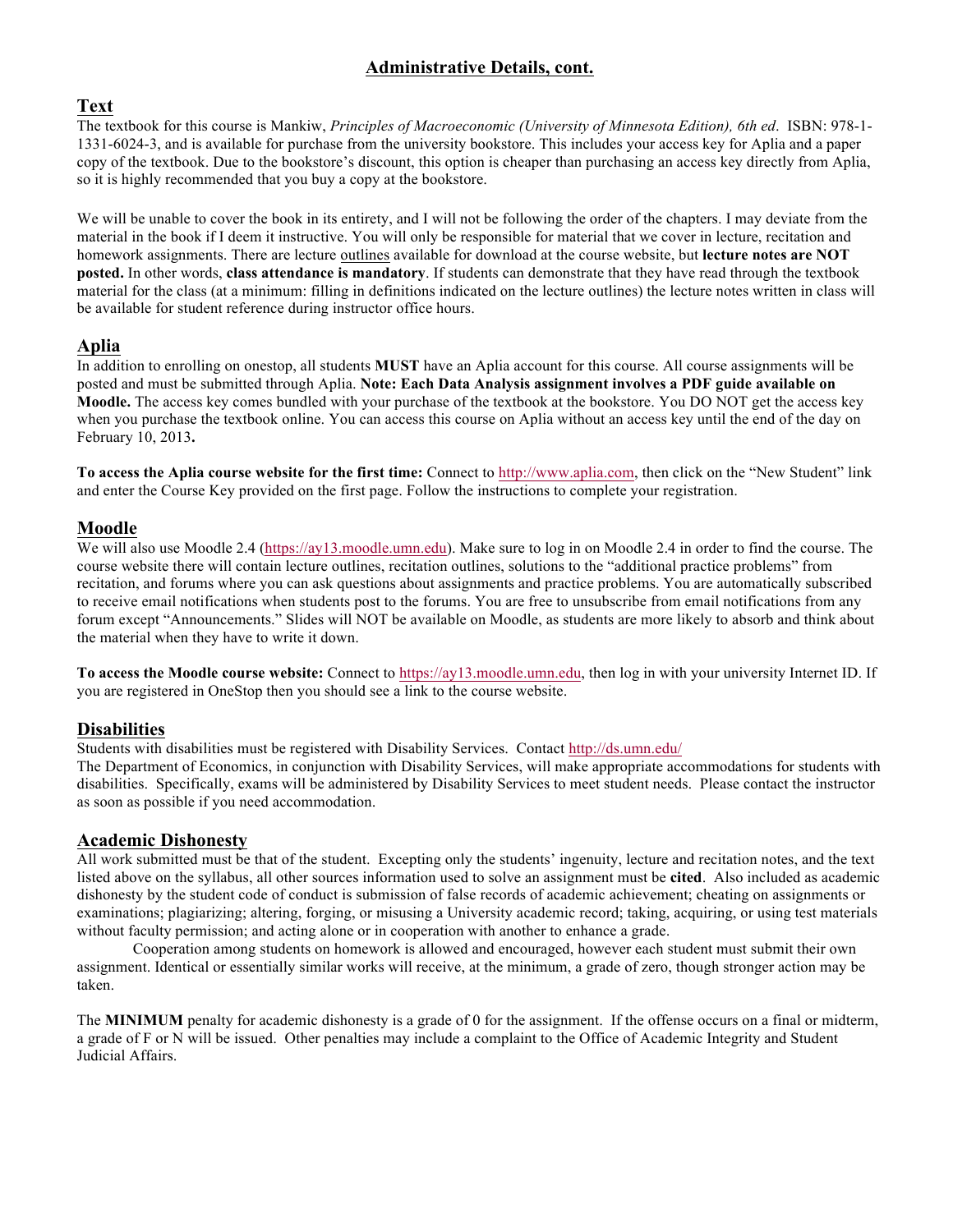# **Course Grade**

### **Exams**

**All exams are closed book, closed note, only non-programmable calculators allowed.** In case of emergency or documented absence, contact your TA BEFORE the exam.

**Midterms:** Two 100 point exams of 60 minutes, the first on **Thursday, Feb 27, Location TBD, 7pm – 8pm** and the second on **Thursday, April 10, Location TBD, 7pm – 8pm**. Make-up exams are on **Friday, Feb. 28,** and on **Friday, April 11(location and time TBD)**. These are all common Econ 1102 exams. See top of page 1 for location. **Final**: 120 minute **cumulative** exam on **May 14, 06:30pm-8:30pm.**

### **Make Up Exams**

**Make-up exams are only available for documented illness or athletic event conflict.** In case of car troubles or traffic accident, bring a dated copy of a mechanic receipt or the accident report. (Forgetting, oversleeping, going on vacation, doing poorly or not feeling well are not valid reasons to take a make-up exam. Ever.)

### **Assignments**

There will be an assignment due every Thursday at 11:45pm on the Aplia website. Late assignments will be accepted without penalty until 11:45pm the following day (Friday). Homework submitted after this time will not be accepted. **We only accept assignments submitted through Aplia.**

There are five knowledge assessment (KA) assignments, each worth 10 points. The lowest KA score will be dropped, so that the total KA score is out of 40 points.

There are five data analysis (DA) assignments, each worth 15 points. The lowest DA score will be dropped, so that the total DA score is out of 60 points.

### **Extra Credit**

There will be **NO** extra credit of any sort, under any circumstance. At the instructor's discretion, exams may contain replacement points. Replacement points replace points lost on the exam or assignment in which they are awarded; they are NOT transferable.

### **Grade Disputes**

All exam grade disputes must be submitted **within 7 days** of the return of the exam according to syllabus. **Only exams written in pen will be considered for re-grading.** 

Challenges to a grade must first be discussed with **your TA**. If a resolution is not found, you may present your case to me **IN WRITING**, explaining in detail why you deserve a different grade AND why your TA disagreed AND why your TA is incorrect. I reserve the right to re-grade the entire exam, which may result in your grade **being lowered**. **Typos or accidental submissions on Aplia are NOT eligible for re-grade –** double-check your work before submitting your answer.

### **Class Grade Composition**

Each student will receive grades based on one of the following three plans. We will **automatically** adopt whichever one of the following grading options gives you the highest grade.

| <b>Grading Plans</b> | KA & DA | MD1 | MD2 | Final           |
|----------------------|---------|-----|-----|-----------------|
| Drop Midterm 1       | 25%     |     | 25% | 50%             |
| Drop Midterm 2       | 25%     | 25% |     | 50%             |
| Less weight on final | 25%     | 25% | 25% | 25 <sup>%</sup> |

### **Grading Scale:**

| $\frac{0}{0}$ | 5c<br>.<br>$\cdot$<br><u>.</u> | $\sim$ $\sim$<br>$\sim$ $\sim$<br>$60 -$ | 68-69    | $70-$<br>$-1$ | $\overline{\phantom{a}}$<br>$\overline{\phantom{a}}$<br>,<br>∼ | .70<br>70<br>$\sim$ | 80-81    | $\circ$<br>$\sim$ $\circ$ $\sim$<br>$\delta Z$<br>-<br>Δ. | 88-89        | 90-91 | റ<br>100<br>- 47 |
|---------------|--------------------------------|------------------------------------------|----------|---------------|----------------------------------------------------------------|---------------------|----------|-----------------------------------------------------------|--------------|-------|------------------|
| Grade         | $\sim$                         | -<br><b>.</b>                            | <b>.</b> |               |                                                                |                     | - -<br>◡ | .,                                                        | $\mathbf{B}$ | . .   | . .              |

This is the grading system used by the Department of Economics. At the discretion of the instructor this scale may be lowered, but will **NOT** be raised.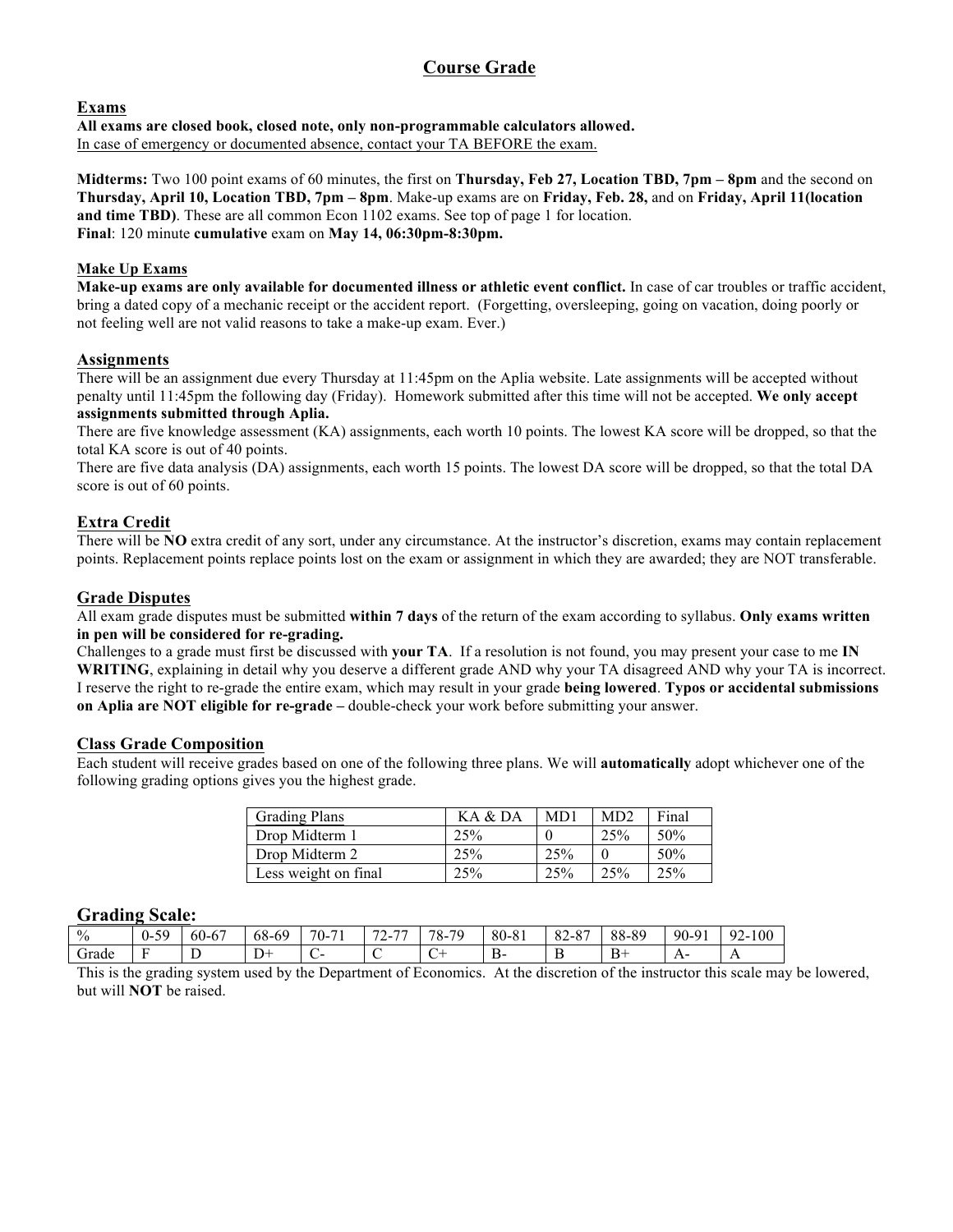# **Resources outside of the classroom**

## **Recitation**

In the recitation sections, the teaching assistant will (1) review material from the lecture, (2) address questions regarding the homework before it is due, and (3) go over solutions to past homework. Students will get more out of the recitation sections if they go prepared to ask questions, so it is recommended that you try recitation problems before recitation.

#### **Students should attend the recitation for which they signed up.**

|               | $\boldsymbol{\mathrm{v}}$ | m.<br>rime                                                | <b>Room</b>                                     | $\sim$<br>$\mathbf{L}$ of $\mathbf{L}$ |
|---------------|---------------------------|-----------------------------------------------------------|-------------------------------------------------|----------------------------------------|
| o<br>$\sim$ 0 | $\overline{ }$            | $\sim$ $\sim$<br>ጎሰ<br>$\Omega$<br>$00 -$<br><b>20.30</b> | $\mathbf{r}$<br>.<br>.leσ<br>. .<br>-<br>$\sim$ | $\sim$ 1<br>Shiv                       |

# **Office Hours**

**The Instructor:** The instructor is available during office hours and right after class to answer general questions about the course material. For example, the question "How does monetary policy work?" should be asked during instructor office hours. **The TA:** The TA is available during office hours to answer general questions about the homework. For example "I don't understand question 3 on the homework, can you please explain it?" should be asked during TA office hours.

### **Your Classmates**

Working with your fellow classmates is strongly encouraged. Remember, however, that each student must hand in their own assignment with citations given for help received. Identical or essentially similar works will receive, at the minimum, a grade of zero, though stronger action may be taken.

The three resources listed below do not have access to any class materials (i.e. lecture notes or homework) and are not directly affiliated with this course in any way. While some students find these resources to be of great assistance, their use is an agreement is between the student and the service, and does not reflect the endorsement of the instructor or the economics department.

### **SMART Learning Commons**

This is a service of the University that offers FREE academic support. Go to http://smart.umn.edu/ for more information.

# **ESO Tutors**

This is a service of the Economic Student Organization that offers FREE tutoring for economics 1101 and 1102. Go to http://www.tc.umn.edu/~eso/index.php/Tutoring/ for more information.

# **Hire a Tutor**

The resources above are included with your tuition. They should be sufficient for most students and every student should start with these. A student needing help beyond this may consider hiring an economics Ph.D. student as a tutor. You can find a list of tutors at the Economics Department Office, Hanson Hall, 4-101.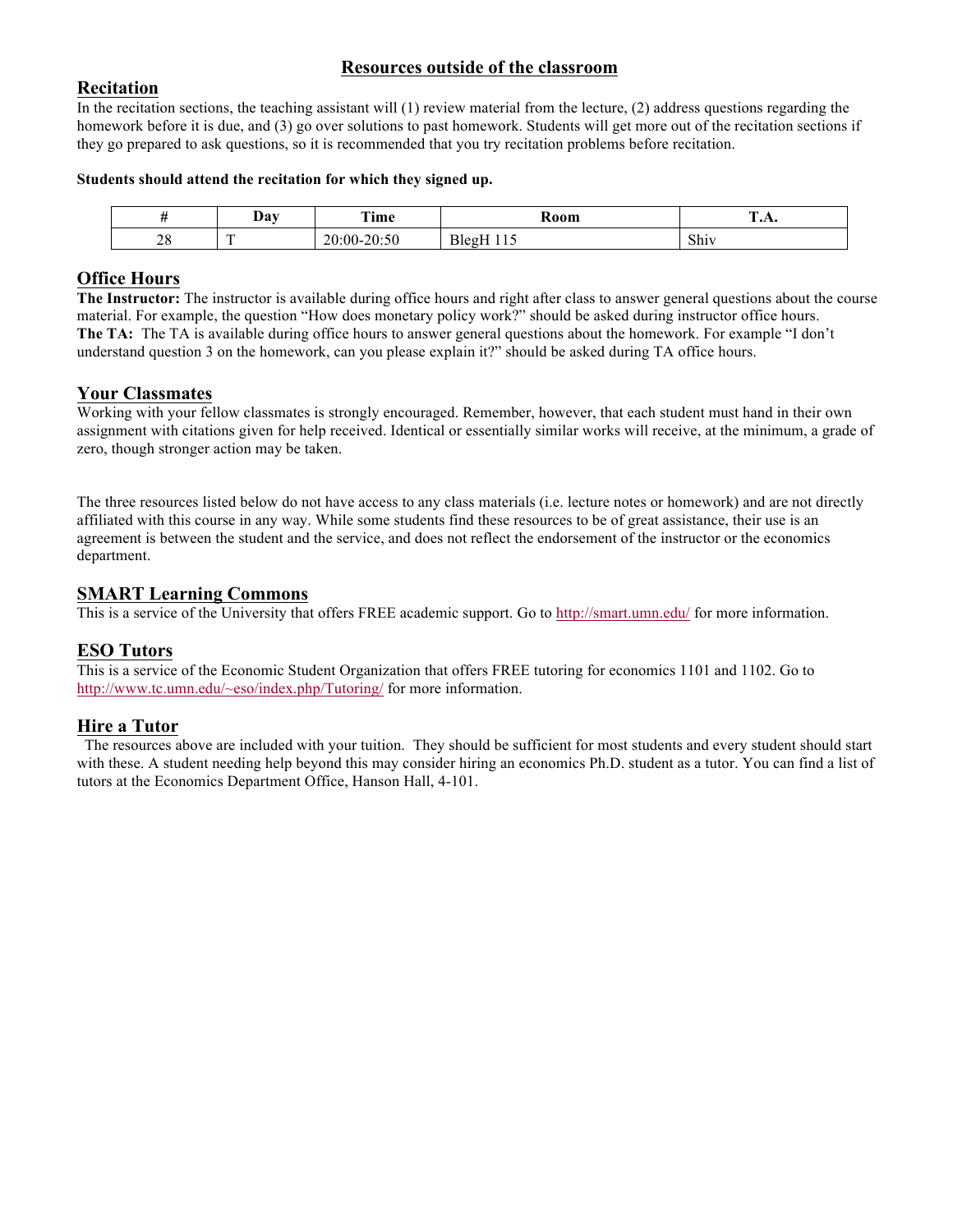# Tentative Schedule

This schedule is tentative and will change. Always check the schedule on the course website to verify the material covered that week. In the event that the material changes, test and homework dates will **NOT** change, rather the exams themselves will be altered to reflect what has been covered in class. **Topics covered in lecture includes material not in the book. There may be questions on the exams about these topics.**

| Date           |                      | Outline<br>Chapters |                                        | Lecture Topics<br>Due                     |                 |  |  |
|----------------|----------------------|---------------------|----------------------------------------|-------------------------------------------|-----------------|--|--|
|                | Lecture              | Recitation          |                                        | //Recitation Topic                        |                 |  |  |
| 1/21           | Topic 1              |                     | Ch. 1, Ch. 2, Not in book              | Syllabus/Overview of Economics            |                 |  |  |
|                |                      | R <sub>1</sub>      |                                        | REC: Intro to Aplia and Excel             |                 |  |  |
| 1/23           |                      |                     |                                        |                                           |                 |  |  |
| 1/28           | Topic 2              |                     | Ch 2, Ch. 20, Ch. 21                   | Aggregate Demand, supply, and equilibrium |                 |  |  |
|                |                      | R <sub>2</sub>      |                                        | REC: AS, AD, AS-AD                        |                 |  |  |
| 1/30           |                      |                     |                                        |                                           |                 |  |  |
| 2/4            | Topic 3              |                     | Ch. 10, Ch. 15                         | <b>Economic Statistics</b>                |                 |  |  |
|                |                      | R <sub>3</sub>      |                                        | REC: Flow Diagrams, GDP                   | KA1             |  |  |
| 2/6            |                      |                     |                                        |                                           |                 |  |  |
| $\frac{2}{11}$ | Topic 4              |                     | Ch. 2, Ch. 12                          | Economic Growth                           |                 |  |  |
|                |                      | R <sub>4</sub>      |                                        | <b>REC:</b> Growth                        | DA1             |  |  |
| 2/13           |                      |                     |                                        |                                           |                 |  |  |
| 2/18           | Topic 5              |                     | Ch. 6, Ch. 12, Not in Book             | <b>Growth Policies</b>                    |                 |  |  |
|                |                      | PMT1                |                                        | REC: Practice Midterm                     | KA <sub>2</sub> |  |  |
| 2/20           | Topic 6              |                     | Ch. 20, Ch. 23                         | <b>Business Cycles</b>                    |                 |  |  |
| 2/25           | Review               |                     |                                        | Review                                    |                 |  |  |
|                |                      | None                |                                        | REC: None                                 |                 |  |  |
| 2/27           |                      |                     |                                        | Midterm 1                                 |                 |  |  |
| 3/4            | Topic 7              |                     | Ch. 13, Ch. 14                         | Interest Rates and the Economy            |                 |  |  |
|                |                      | MT1                 |                                        | REC:Return MT1                            | DA <sub>2</sub> |  |  |
| 3/6            | Topic 8              |                     | Ch. 16, Ch. 21                         | Money                                     |                 |  |  |
| 3/11           |                      |                     |                                        |                                           |                 |  |  |
|                |                      | R <sub>5</sub>      |                                        | REC: Loanable Funds Market                | KA3             |  |  |
| 3/13           | Topic 9              |                     | Ch. 21, Ch. 23, Not in Book            | <b>Fiscal Policy</b>                      |                 |  |  |
| 3/18           |                      |                     |                                        |                                           |                 |  |  |
|                |                      |                     |                                        | <b>SPRING BREAK</b>                       |                 |  |  |
| 3/20           |                      |                     |                                        |                                           |                 |  |  |
| $3/25$         | Topic $\overline{9}$ |                     | Ch. 21, Ch. 23, Not in Book            | <b>Fiscal Policy</b>                      |                 |  |  |
|                |                      | R <sub>6</sub>      |                                        | REC: Money, Fiscal Policy                 | DA3             |  |  |
| 3/27           | Topic 10             |                     | Ch. 16, Ch. 21, Ch. 23, Not in Book    | Monetary Policy                           |                 |  |  |
| 4/1            |                      |                     |                                        |                                           |                 |  |  |
|                |                      | R7                  |                                        | <b>REC:</b> Monetary Policy               | KA4             |  |  |
| 4/3            | Topic 11             |                     | Ch. 11, Ch. 16, Ch. 17, Ch. 22, Ch. 23 | Inflation                                 |                 |  |  |
| 4/8            | Review               |                     |                                        | Review                                    |                 |  |  |
|                |                      | PMT <sub>2</sub>    |                                        | <b>REC: Practice Midterm</b>              |                 |  |  |
| 4/10           |                      |                     |                                        | Midterm 2                                 |                 |  |  |
| 4/15           | Topic 12             |                     | $\overline{Ch}$ . 3                    | Motivation for Trade                      |                 |  |  |
|                |                      | MT <sub>2</sub>     |                                        | REC: Return MT2                           | DA4             |  |  |
| 4/17           | Topic 13             |                     | Ch.9                                   | Small Country Trade Model                 |                 |  |  |
| 4/22           | Topic 14             |                     | Not in Book                            | Large Country Trade Model                 |                 |  |  |
|                |                      | R8                  |                                        | REC: Trade equilibrium and barriers       | KA5             |  |  |
|                |                      |                     |                                        |                                           |                 |  |  |
| 4/24           |                      |                     |                                        |                                           |                 |  |  |
| 4/29           | Topic 15             |                     | Ch. 18, Ch. 19                         | <b>Exchange Rates</b>                     |                 |  |  |
|                |                      | R <sub>9</sub>      |                                        | REC: Large Open Economy, Exchange Rates   | DA5             |  |  |
| 5/1            |                      |                     |                                        |                                           |                 |  |  |
|                |                      |                     |                                        | <b>Exchange Rates and Policy</b>          |                 |  |  |
| 5/6            | Topic 16             |                     | Not in book, Ch. 19                    |                                           |                 |  |  |
| $5/8$          |                      | PF                  |                                        | REC: Practice Final                       |                 |  |  |

# **Final \*: Wed May 14: 6:30pm-8:30pm**

**MAKE-UP FINAL\*\*: TBD**

**Other Important Dates:** Jan. 28 - Last Day for 100% Refund

Feb. 3 - Last Day to Drop without "W" Grade

Mar. 14 - Last Day to Drop without Committee Approval

\*Econ 1102 is a common exam. For students not in the large lecture: note that it is not the standard exam time for a class at your time slot and may conflict with your other finals.

\*\*University rules state that students are allowed to take a make-up exam only if at least one of the following apply:

1. 3 exams within a 16 hour period or

2. Another exam scheduled at the same time.